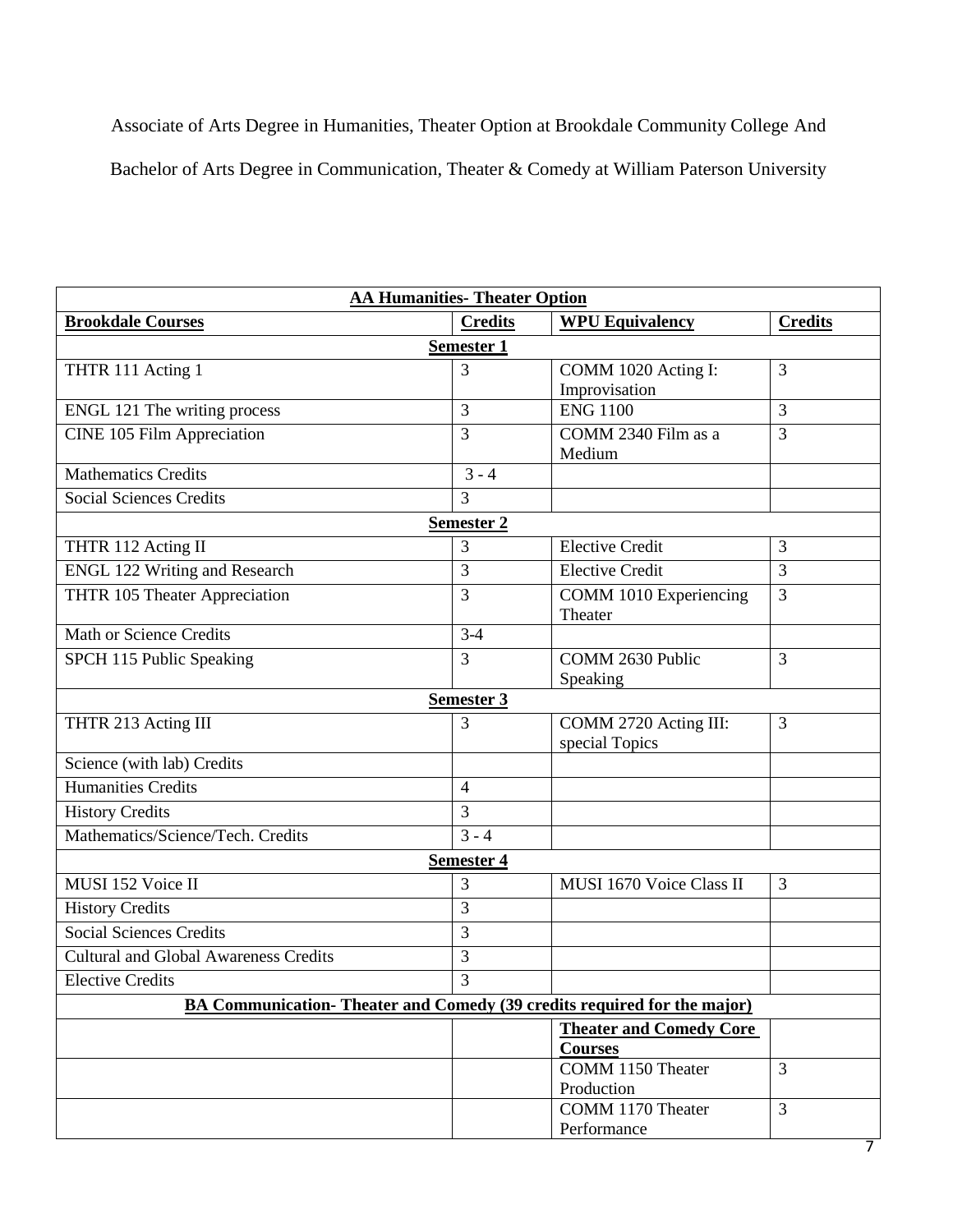|  | COMM 1190 Survey of                | $\mathfrak{Z}$ |
|--|------------------------------------|----------------|
|  | <b>Communication Studies and</b>   |                |
|  | Practice                           |                |
|  | COMM 2740 Acting for the           | $\overline{3}$ |
|  | Camera                             |                |
|  | COMM 2760 Sketch                   | $\overline{3}$ |
|  | Comedy Writing and                 |                |
|  | Performing                         |                |
|  | COMM 2830 Play scripts             | $\mathfrak{Z}$ |
|  | COMM 3770 Directing for            | 3              |
|  | Stage Media                        |                |
|  | <b>Theater and Comedy</b>          |                |
|  | <b>Electives (Choose 12</b>        |                |
|  | required credits)                  |                |
|  | COMM 2170 Scenery                  | $\overline{3}$ |
|  | <b>Construction and Set Design</b> |                |
|  | COMM 2600 Oral                     | $\overline{3}$ |
|  | Interpretation                     |                |
|  | COMM 2640 Voice/Speech             | $\overline{3}$ |
|  | Production                         |                |
|  | COMM 2700 Acting                   | $\overline{3}$ |
|  | <b>II:Advanced Improv</b>          |                |
|  | <b>COMM 2730 Fundamentals</b>      | $\overline{3}$ |
|  | of Comedy Writing and              |                |
|  | Performing: Stand Up               |                |
|  | COMM 2780 Comedy:                  | $\overline{3}$ |
|  | Improv in Performance              |                |
|  | COMM 2800 Technical                | $\overline{3}$ |
|  | Theater Workshop II                |                |
|  |                                    |                |
|  | COMM 3720 Comedy                   | $\mathfrak{Z}$ |
|  | Writing/Production/Performi        |                |
|  | ng                                 |                |
|  | COMM 3730 Comedy                   | $\overline{3}$ |
|  | Writing/Performing II              |                |
|  | COMM 3760 Comedy                   | $\overline{3}$ |
|  | Writing Prime Time                 |                |
|  | Television                         |                |
|  | COMM 3840 History of               | $\overline{3}$ |
|  | Theater                            |                |
|  | COMM 3880 American                 | $\overline{3}$ |
|  | Theater and Drama                  |                |
|  | COMM 3890 Drama for                | $\overline{3}$ |
|  | Children                           |                |
|  | <b>COMM 4560 Playwriting</b>       | $\mathfrak{Z}$ |
|  | <b>ENG 2140 Contemporary</b>       | $\overline{3}$ |
|  | Drama                              |                |
|  |                                    |                |